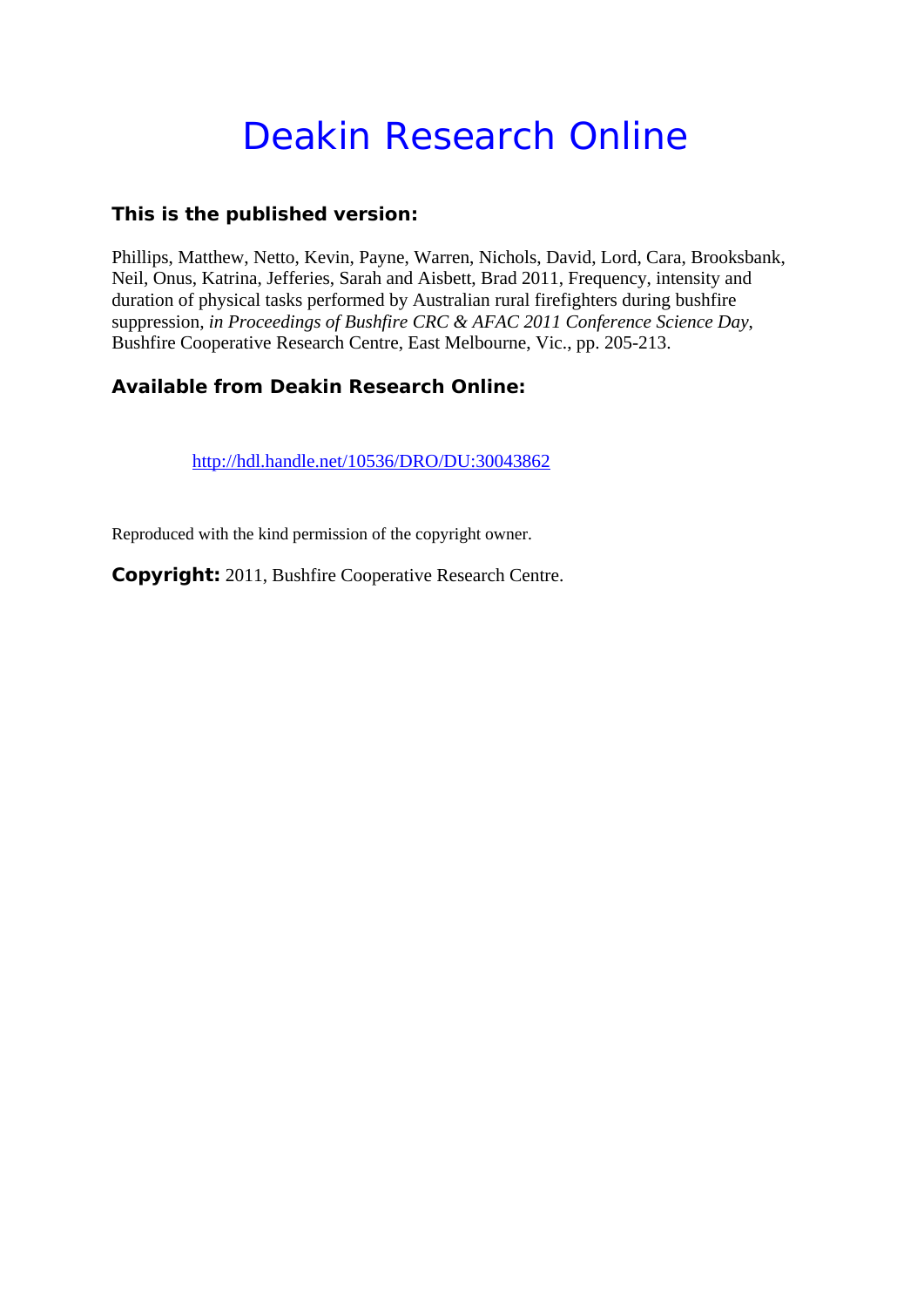# **Frequency, intensity and duration of physical tasks performed by Australian rural firefighters during bushfire suppression**

Matthew Phillips<sup>1,2</sup>, Kevin Netto<sup>1</sup>, Warren Payne<sup>3</sup>, David Nichols<sup>2,4</sup>, Cara Lord<sup>1,2</sup>, Neil Brooksbank<sup>5</sup>, Katrina Onus<sup>1,2</sup>, Sarah Jefferies<sup>1</sup> and Brad Aisbett<sup>1,2\*</sup>.  $1$  Centre for Exercise and Sports Sciences, School of Exercise and Nutrition Sciences, Deakin University, Burwood, Vic *2* Bushfire Co-Operative Research Centre, East-Melbourne, Vic <sup>3</sup> Office for Research, Victoria University, Footscray, Vic *4* Country Fire Authority, Burwood East, Vic 5 Tasmahia Fire Service, Tasmania, Australia \* Corresponding Author: brad.aisbett@deakin.edu.au

Additional Keywords: job task analyses, wildfire

# **ABSTRACT**

The current study combined, for the first time, video footage of individual firefighters wearing heart rate monitors and personal GPS units to quantify the frequency, duration and intensity of tasks performed by Australian rural fire crews when suppressing bushfires. Across the four fireground 'shifts', the firefighters performed 34 distinct fireground tasks. Per shift, the task frequency ranged from once (raking fireline in teams, carrying a quick fill pump) to 103 times (lateral repositioning of a 38-mm charged firehose). The tasks lasted between  $4 \pm 2$  s (bowling out 38-mm firehose) and 461  $\pm$  387 s (raking fireline in teams). The task intensity, as measured by average heart rate ranged between  $97 \pm 16$  beats $\cdot$ min<sup>-1</sup> (55.7  $\pm$  8.7. %HR<sub>max</sub>) and 157 ± 15 beats·min<sup>-1</sup> (86.2 ± 10.8 %HR<sub>max</sub>). The tasks were performed a speeds that ranged from  $0.12 \pm 0.08$  m·s<sup>-1</sup> (manual hose retraction of 38-mm charged firehose) to 0.79  $\pm$  0.40 m·s<sup>-1</sup> (carrying a 38-mm coiled hose). Tasks found to be simultaneously frequent, long and intense (or two of these three) are likely to form the basis for job-specific testing of Australian rural firefighters suppressing bushfires.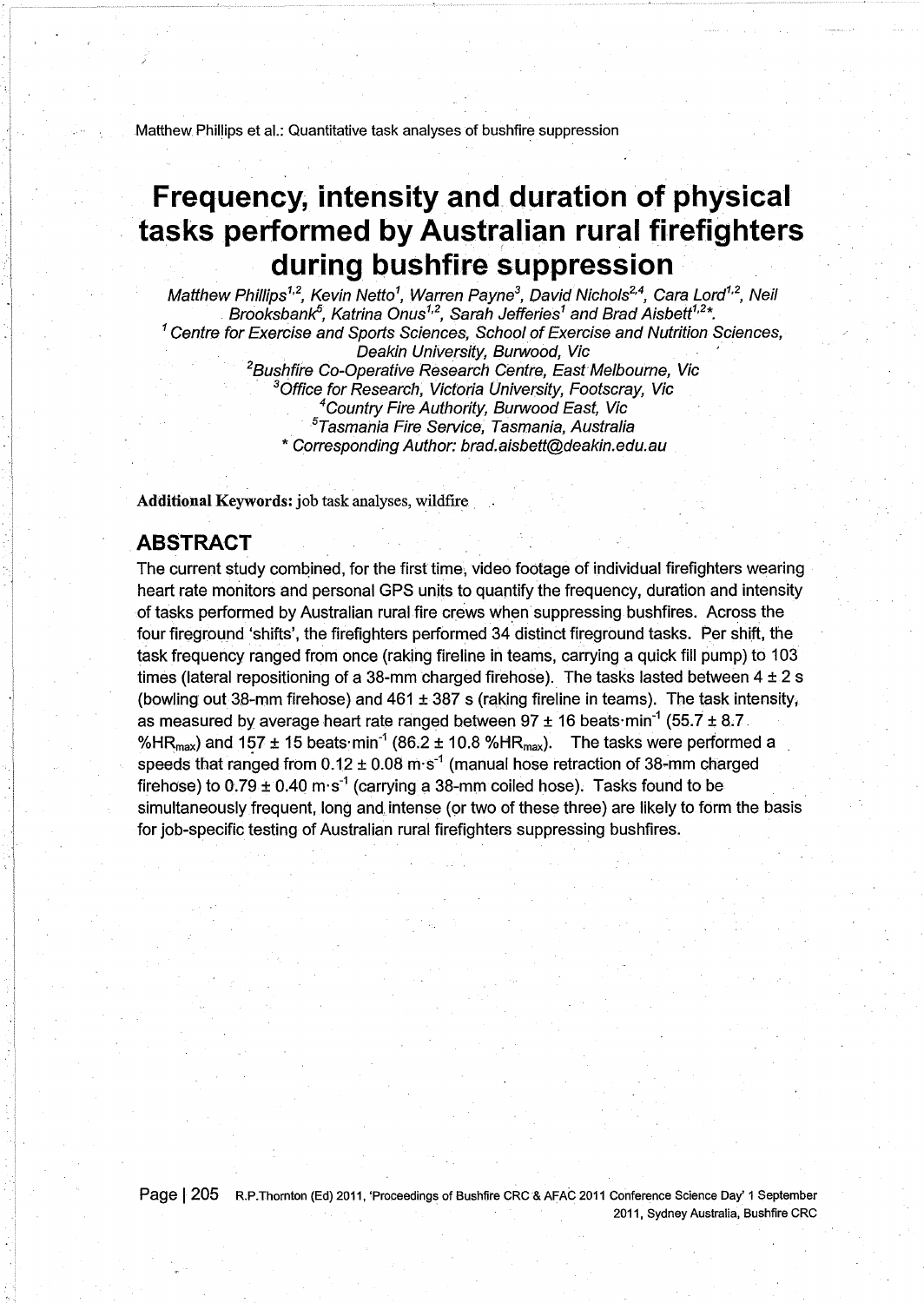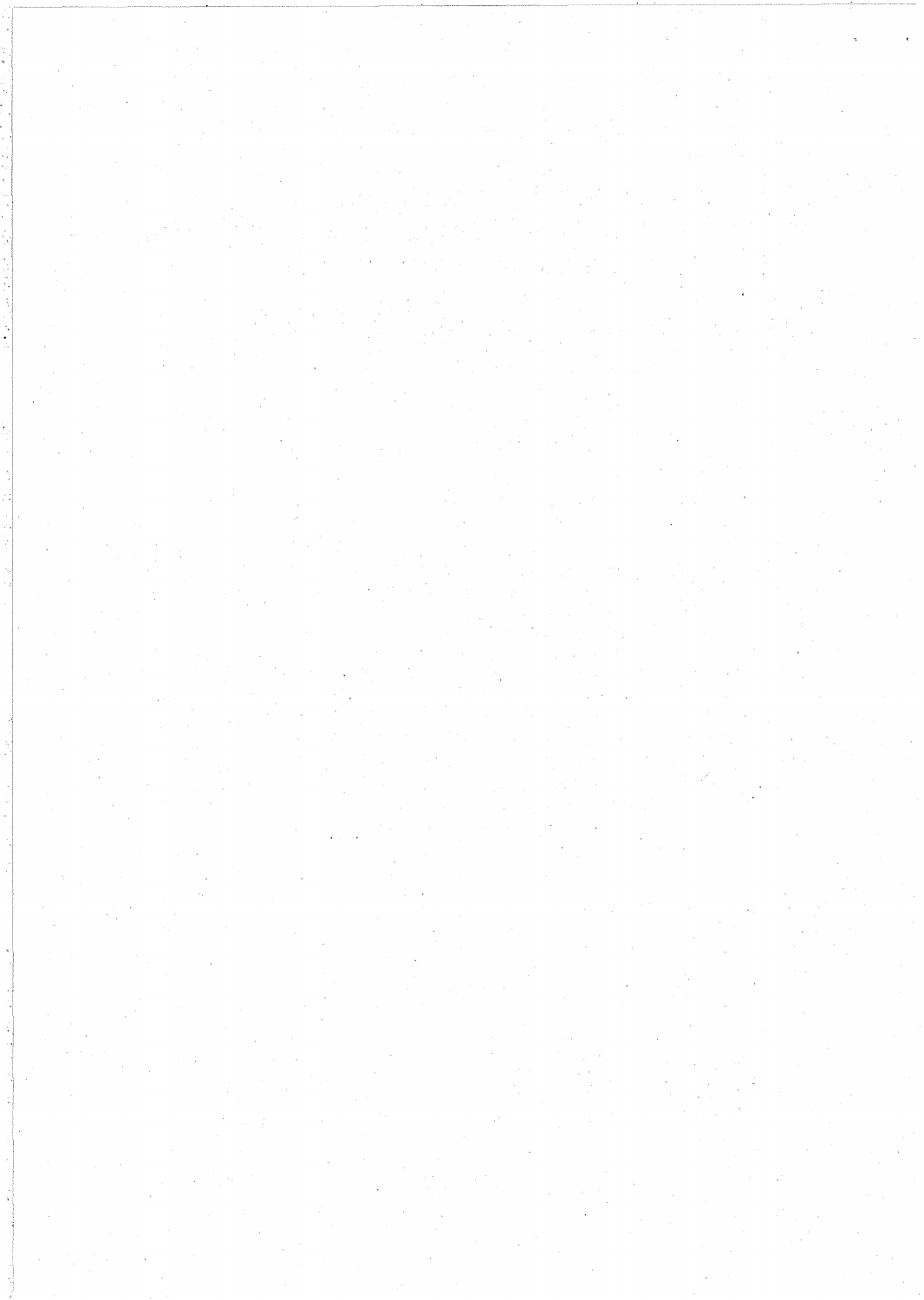### **Introduction**

Several approaches have been utilised to capture firefighter's task demands including; subjective job task analyses (Gledhill and Jamnik 1992b; Phillips et al. in press), physiological and biomechanical analysis of isolated tasks (Gledhill and Jamnik 1992a; Brotherhood et al. 1997; Bilzon et al. 2001; Gregory et al. 2008), time and motion analysis of simulated bushfire suppression (Budd et al. 1997b) and urban emergency (Bos et al. 2004),and remote monitoring of heart rate or energy expenditure during emergency fire shifts in the United States of America (US) (Ruby et al. 2002; Ruby et al. 2003; Cuddy et al. 2007) and Spain (Rodríguez-Marroyo et al. 2011). Limitations of these approaches include; the highly variable recall of task frequency and duration by subject matter experts (SMEs; Morgeson and Campion 1997; Lindell et al. 1998), work intensity measures during isolated task simulations that do not provide insight into the frequency with which a task occurs, or the duration of successive task repetitions on shift and lastly, whole shift measures of energy expenditure (Heil 2002) or heart rate (Rodríguez-Marroyo et al. 2011) that are unable to isolate task demands specifically.

Three studies have used direct observation to characterise the inherent requirements of physically demanding occupational work. Budd et al (Budd et al. 1997b) recorded the frequency and duration of Australian land management crew firefighting activities via direct observation but did not record real time physiological measurements to quantify task 'demands'. Bos et al (Bos et al. 2004) utilised video analysis and wireless heart rate monitoring to quantify the frequency and duration of physical demands on urban Dutch firefighters during a 24-hour shift. They reported that urban firefighting could be characterised by a low frequency of incidents which are short in duration with a moderate to occasionally high workload. However, they relied only on heart rate alone which typically has a delayed reaction to activity changes, resulting in either residually lower or higher heart rate for subsequent tasks. Lastly, Wyss and Mader (2011) recently advocated the use of video analysis to verify task analysis of physically demanding Swiss military tasks along with personal monitoring (e.g., HR, physical activity).

To date, our group has undertaken subjective job task analyses (Phillips et al. in press), quantified oxygen uptake and heart rate during simulations of isolated tasks (Phillips et al. 2008) and measured heart rate and activity across multiple shifts (Raines et al. in press) but neither our group or others has quantified the frequency, intensity, duration and type of tasks firefighters perform on the fireground. Therefore the aim of this study was to use video footage of individual firefighters wearing heart rate and GPS monitors to characterise these parameters during a bushfire suppression shift. Particular attention was focussed on tasks that were simultaneously frequent, intense and / or long-lasting. Such tasks were identified as 'critical'; modifying the previous 'cumulative stress' paradigm used in job task analyses of Australian Naval clearance divers (Taylor and Groeller 2003).

#### **Methods**

Twenty eight operationally active volunteer firefighters (22 males and six females) from local brigades of the Tasmanian Fire Service (TFS) participated in one of four single-day bushfires in dry eucalypt forest of North Eastern and South Western Tasmania during September-October, 2008. Across the four days, the temperatures ranged 18 to  $24^{\circ}$ C with 0.6 to 3.2 mm

Page | 206 R.P.Thornton (Ed) 2011, 'Proceedings of Bushfire CRC & AFAC 2011 Conference Science Day' 1 September 2011, Sydney Australia, Bushfire CRC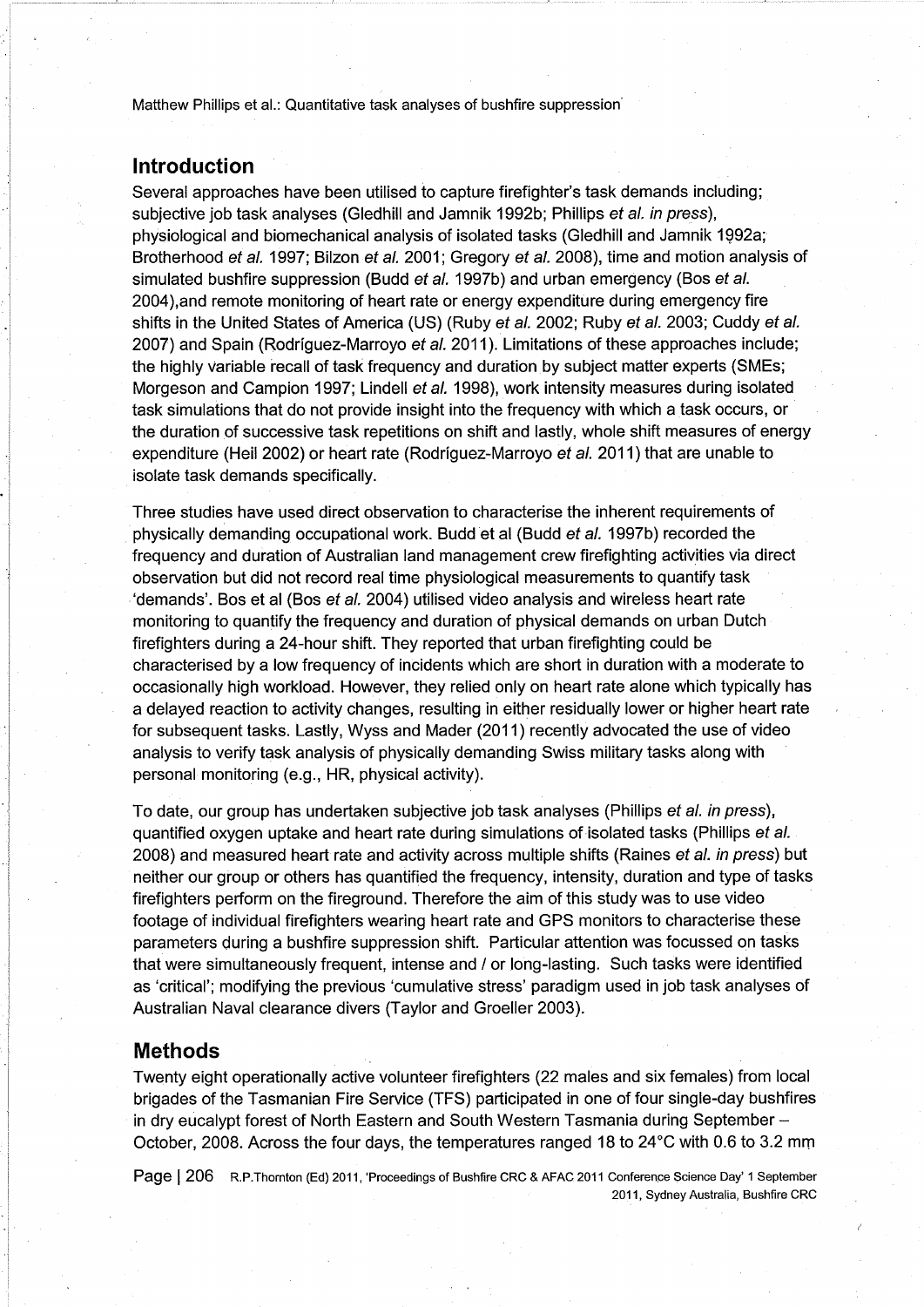of rainfall and light winds. The fires were lit as part of large scale prescribed burning operations, facilitating the current research, similar to earlier work with Australian land management firefighters (Budd et al. 1997a).

Recruitment to the study occurred at pre-shift briefings before deployment to their normal work shift. All participants were fitted with a portable 1-Hz GPS monitor (WiSPI, GPSports, Australia), worn in the manufacturer's harness mounted between the shoulder blades. Heart rate data was received through the GPS device from a chest strap. Firefighters also wore full protective gear (approx. 5kg in weight) as per standard operating procedures. Throughout the shift each firefighter was followed by a researcher and a fire-service provided safety advisor. The researcher used a handheld digital video camera to capture footage of their firefighter's work tasks and movements although they did not film during rest periods or during vehicle transit.

#### **Data analysis**

At the conclusion of each shift, logged GPS coordinates were downloaded from the devices and converted into distance and velocity information using Team AMS software (GPSports, Australia). Heart rate and velocity data were downloaded at one-second epochs and digital video was captured by Dartfish Team Pro® (Fribourg, Switzerland) and the types of tasks analysed were identified using a custom made rural firefighting specific tagging profile drawing on our previous job task analysis (Phillips et al. in press). The tagging profile was used to quantify the frequency and duration for each discrete task performed by the firefighters. The footage was then time-synchronised to within one epoch with heart rate and velocity data to isolate the intensity (heart rate and velocity of each task). This was performed using the functionality of the Dartfish software which allows input of other measures. Task velocity is expressed in  $m \cdot s^{-1}$  and heart rate in both absolute units (beats·min<sup>-1</sup>) and relative to age-predicted maximum (%HRmax) using the predictive formula:  $HRmax = 207 - (0.7 \times age)$ ; Gellish et al. 2007).

#### **Statistical analysis**

All tasks (34 in total) were ranked in terms of frequency, intensity and time and the top three for each list are presented in the results section. Thereafter, tasks that appear in the top ten on two or more of these lists were presented to physical tasks that were simultaneously frequent, intense, and/or long lasting in an effort to identify critical fireground duties.

#### **Results**

Across the four 'shifts', 34 distinct fireground tasks were performed. Of these, nineteen tasks were classified as hose work, five as handtool (primarily rakehoe) and the remaining eight were classed as miscellaneous.

#### **Frequency**

The three most frequent tasks were performed between 66 and 103 times across a six-hour fireground shift and were; laterally repositioning a 38-mm diameter charged (i.e., filled with pressurized liquid) fire hose (103 repetitions), purposeful or 'targeted' walks (95), and supporting a colleague using a 38-mm diameter charged fire hose (66).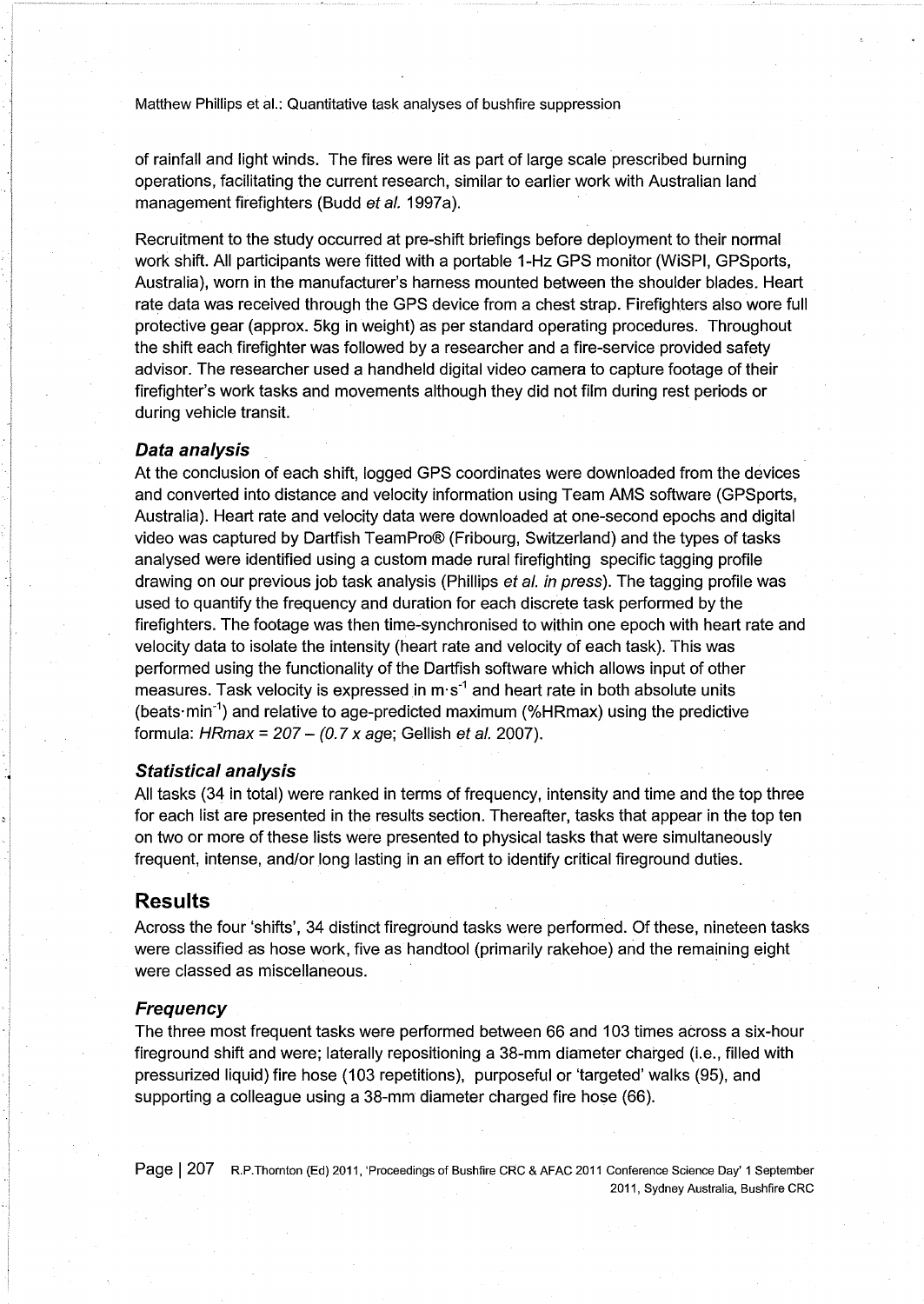#### **Intensity**

Intensity was measured as the highest relative heart rate (% of age-predicted heart rate maximum) and ranged from 82.1  $\pm$  12.9 %HR<sub>max</sub> to 86.2  $\pm$  10.8 %HR<sub>max</sub>. The three most intense firefighting tasks were; building firebreaks using handtools, in teams (86.2 ± 10.8% %HR<sub>max</sub>), carrying a tightly coiled 38-mm diameter fire hose (83.4  $\pm$  13.7 %HR<sub>max</sub>) and tightly coiling a 38-mm diameter firehose (82.1  $\pm$  12.9 %HR<sub>max</sub>).

#### **Speed**

The speed of movement during the three fastest firefighting tasks ranged from 0.76  $\pm$ 0.51m·s<sup>-1</sup> to 0.79  $\pm$  0.40 m·s<sup>-1</sup>. These tasks included; carrying a tightly coiled 38-mm fire hose (0.79  $\pm$  0.40 m·s<sup>-1</sup>), supporting crew on the fireline (0.78  $\pm$  0.71 m·s<sup>-1</sup>) and purposeful or 'targeted' walks (0.76  $\pm$  0.51m·s<sup>-1</sup>). This category of tasks was excluded from the composite list of tasks (Table 1) so as not to bias the scaling towards two measures of intensity (ie. , mean HR and speed)

#### **Duration**

The three longest tasks ranged from  $119 \pm 112$  s to  $461 \pm 387$  s. These tasks (time in seconds) included building firebreaks using handtools, in teams (461 ± 387 s), using a 25 mm diameter charged firehose to douse burnt debris during post-fire cleanup work (130  $\pm$ 138 s) and extracting water from a water point (i.e., lake, dam; 119 ± 112 s).

#### **Frequency, Intensity, Duration**

A composite list of five tasks that were ranked in the top ten for two or more of frequency, intensity and duration is presented (along with frequency, intensity and duration data) in Table 1. These tasks (with the lists on which they featured on the top ten in brackets) included using a 38-mm diameter charged firehose during post fire clean up (duration, frequency and intensity), building firebreaks using handtools, in teams (duration and intensity), laterally repositioning a 38-mmdiameter charged firehose (duration and frequency), operating a 38-mm diameter charged fire hose (duration and frequency) and tightly coiling a 38-mm diameter firehose (duration and intensity).

#### **Discussion**

•,

This is the first study that has quantified the frequency and duration with which firefighting tasks are performed during a bushfire suppression shift. As such, comparisons are limited to previous work using SMEs (Phillips et al. in press) and other firefighting jurisdictions, including urban, naval and forestry firefighting.

The most frequent tasks were performed between 29 (mount/dismount fire tanker) and 103 (lateral reposition of a 38-mm charged fire hose) times across a six-hour fireground shift. In a previous study (Phillips et al. in press), task frequency was estimated per four-month Australian bushfire season making it difficult to precisely compare to the 'per shift' observations in the current study. However, when relative 'rankings' are compared, both SMEs and our current observations places lateral repositioning a 38-mm diameter charged firehose as the most frequent task, followed by full repositioning of a 38-mm diameter charged firehose and hand tool work during post fire clean up duties. Solo and team based hand tool work were amongst the least frequent tasks in both studies (Phillips et al. in press).

Page | 208 R.P. Thornton (Ed) 2011, 'Proceedings of Bushfire CRC & AFAC 2011 Conference Science Day' 1 September 2011, Sydney Australia, Bushfire CRC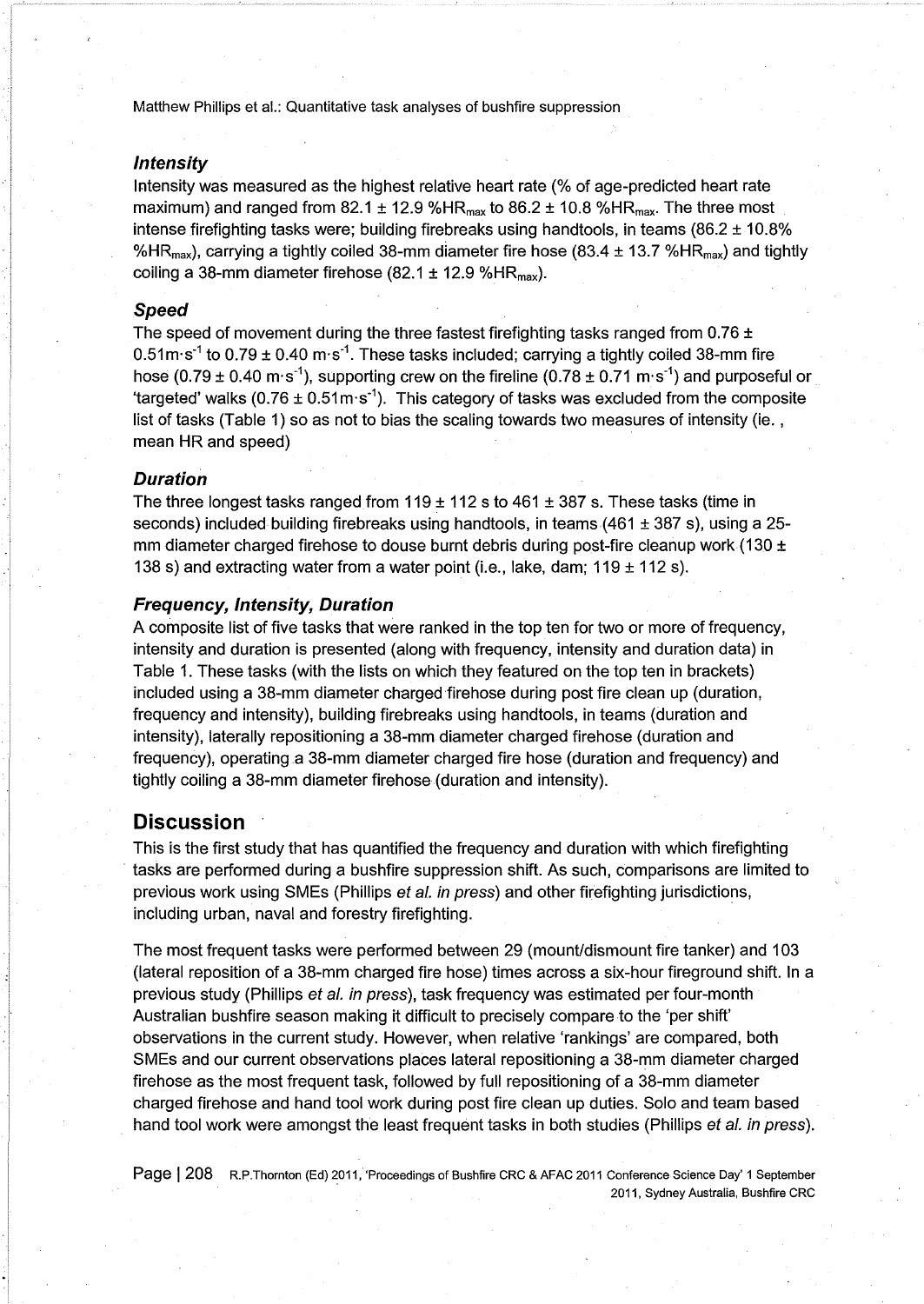Heart rates obtained in the current study were lower than those recorded in simulations of Australian bushfire suppression (Phillips et al. 2008), Canadian urban (Gledhill and Jamnik 1992a), British naval (Bilzon et al. 2001) and Australian land management crew (Brotherhood et al. 1997) firefighting tasks. Possible explanations for this include shorter task durations, slower task speeds and in some cases, lighter equipment. Nevertheless, the most intense tasks in this study could be classified as moderate to hard (vigorous) work by the ACSM (ACSM 2010). Vigorous work can precipitate adverse cardiac events in individuals with underlying cardiovascular disease (ACSM 2010). To reduce the risk of adverse cardiac events during vigorous exercise, health and fitness settings usually require that participants undergo some form of medical screening prior to starting an exercise regimen. In volunteer firefighting, this type of screening is not mandatory, potentially putting volunteers at risk if they are working in the vigorous heart rate zone (ACSM 2010).

The longest tasks observed on the fireground ranged 54 s to 7.6 min. The duration of these tasks was generally shorter than those simulated for Canadian urban (Gledhill and Jamnik 1992a), US forestry (Sharkey 1999), Australian land management (Ellis and Gilbert 1997) and Australian rural fire authority (Phillips et al. 2008) firefighting. The comparative differences between these previous studies and the current work could arise from genuine differences in task length between firefighting types and jurisdictions. Furthermore, singlerepetition simulations are often designed to elicit steady-state cardiovascular responses and, as such, are much longer than self-paced work durations performed across a shift (Brotherhood et a/. 1997).

In urban and land management firefighters (AFAC 2002), recruit, seasonal and sometimes incumbent personnel are required to pass physical employment standards before deployment on the fireground. In Australia, rural authority firefighters do not have a purposebuilt physical selection test (Lord et al.in press). In order to be able to identify the representative tasks that could feature in such a test, the current study identified tasks that ranked in the top ten for two or more of frequency, intensity and duration (Table 1). This attempt to isolate 'critical' tasks is similar to the 'cumulative stress' paradigm used by Taylor and Groeller (2003) which ranked tasks based on the product of difficulty and frequency. Tasks found to be simultaneously frequent, long and intense (or two of these three) included using a 38-mm diameter charged firehose during post fire cleanup, building firebreaks using handtools in teams, laterally repositioning a 38-mm diameter charged firehose, operating a 38-mm diameter charged fire hose and tightly coiling a 38-mm diameter firehose (Table 1 ).

The current results are based on four whole-day shifts in one Australian state. The data collected, though comprehensive, may need to be supplemented by input from other regions. The collection of frequency, intensity and duration data during actual firefighting using video analyses is, however, time consuming, expensive and requires dedicated agency support. For agencies and researchers seeking to apply these current findings to other Australian regions, a more time and cost effective approach may be to use workshops where video footage and physiological data can be interrogated by multiple stakeholders so that inter-region variations in work practices can be captured, discussed and resolved.

The current study combined, for the first time, video footage of individual firefighters wearing heart rate monitors and personal GPS units to quantify the frequency, intensity, duration and

Page | 209 R.P.Thornton (Ed) 2011, 'Proceedings of Bushfire CRC & AFAC 2011 Conference Science Day' 1 September 2011, Sydney Australia, Bushfire CRC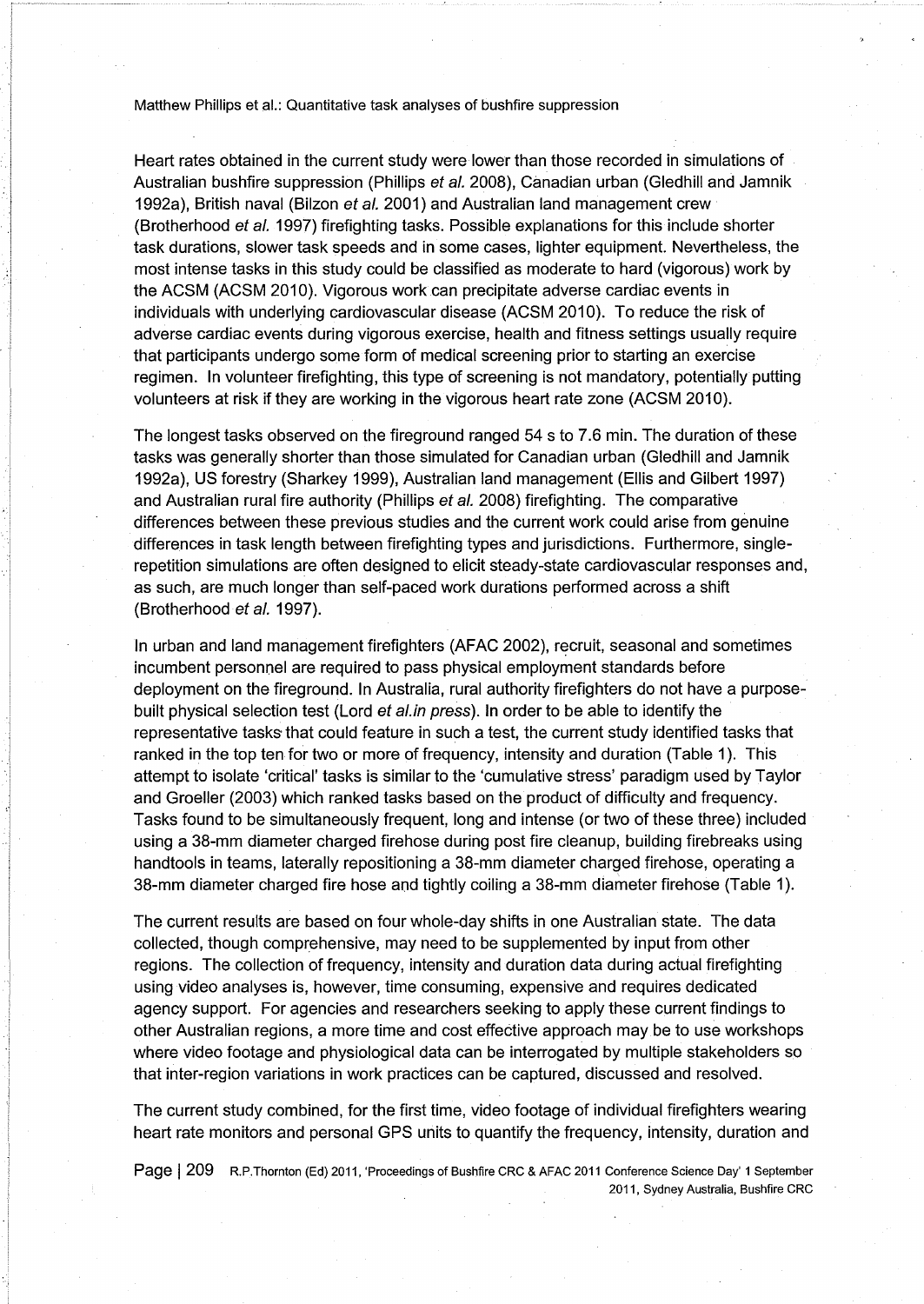. type of tasks performed by Australian ·rural fire crews when suppressing bushfires. Task frequency has not yet been quantified in previous emergency service literature. Fireground tasks were, generally speaking, slower, performed at slower speeds and elicited lower heart rate responses than simulated tasks in Australian bushfire, Canadian and Dutch urban, British naval or US or Spanish forestry contexts. Five hose tasks and one raking task were found to be simultaneously frequent, intense and long-lasting (or two of these) and should be considered when designing a work-specific simulation or physical selection test for Australian rural firefighters suppressing bushfires.

#### **References**

ACSM (2010) ACSM's Guidelines for Exercise Testing and Prescription. (Wolters Kluwer I Lippincott Williams & Wilkins: Philadelphia).

AFAC (2002) AFAC guidelines for health and fitness monitoring of Australiasian fire and emergency service workers. Australasian Fire Authorities Council, East Melbourne Australia, p. 95.

Bilzon J, Scarpello E, Smith C, Ravenhill N, Rayson M (2001) Characterization of the metabolic demands of simulated shipboard Royal Navy fire-fighting tasks. Ergonomics **44,**  776-780.

Bos J, MolE, Visser B, Frings-Dresen M (2004) The physical demands upon (Dutch) firefighters in relation to the maximum acceptable energetic workload. Ergonomics **47,** 446-460.

Brotherhood J, Budd G, Hendrie A, Jeffrey S, Beasley F, Costin B, Zhien W, Baker M, Cheney N, Dawson M (1997) **Project Aquarius** 3. Effects of work rate on the productivity, energy expenditure, and physiological responses of men building fireline with a rakehoe in dry eucalypt forest. International Journal of Wildland Fire **7,** 87-98.

Budd G, Brotherhood J, Hendrie A, Jeffery S, Beasley F, Costin B, Zhien W, Baker M, Cheney N, Dawson M (1997a) **Project Aquarius 1.** Stress, Strain, and Productivity in Men Suppressing Australian Summer Bushfires With Hand Tools: Background, Objectives, and Methods. International Journal of Wildland Fire **7,** 69-76.

Budd G, Brotherhood J, Hendrie A, Jeffrey S, Beasley F, Costin B, Zhien W, Baker M, Cheney N, Dawson M (1997b) **Project Aquarius** 5. Activity distribution, energy expenditure, and productivity of men suppressing free-running wildland fires with hand tools. International Journal of Wildland Fire 7, 105-118.

Cuddy JS, Gaskill SE, Sharkey BJ, Harger SG, Ruby BC (2007) Supplemental feedings increase self-selected work output during wildfire suppression. Medicine and Science in Sports and Exercise **39,** 1004-1012.

Ellis S, Gilbert L (1997) Job related taskbased assessments. AFAC Guidelines: National Approach to Physical Performance Assessment for Firefighters. Australasian Fire Authorities Council, East Melbourne, Australia, p. 9.

Page | 210 R.P.Thornton (Ed) 2011, 'Proceedings of Bushfire CRC & AFAC 2011 Conference Science Day' 1 September 2011, Sydney Australia, Bushfire CRC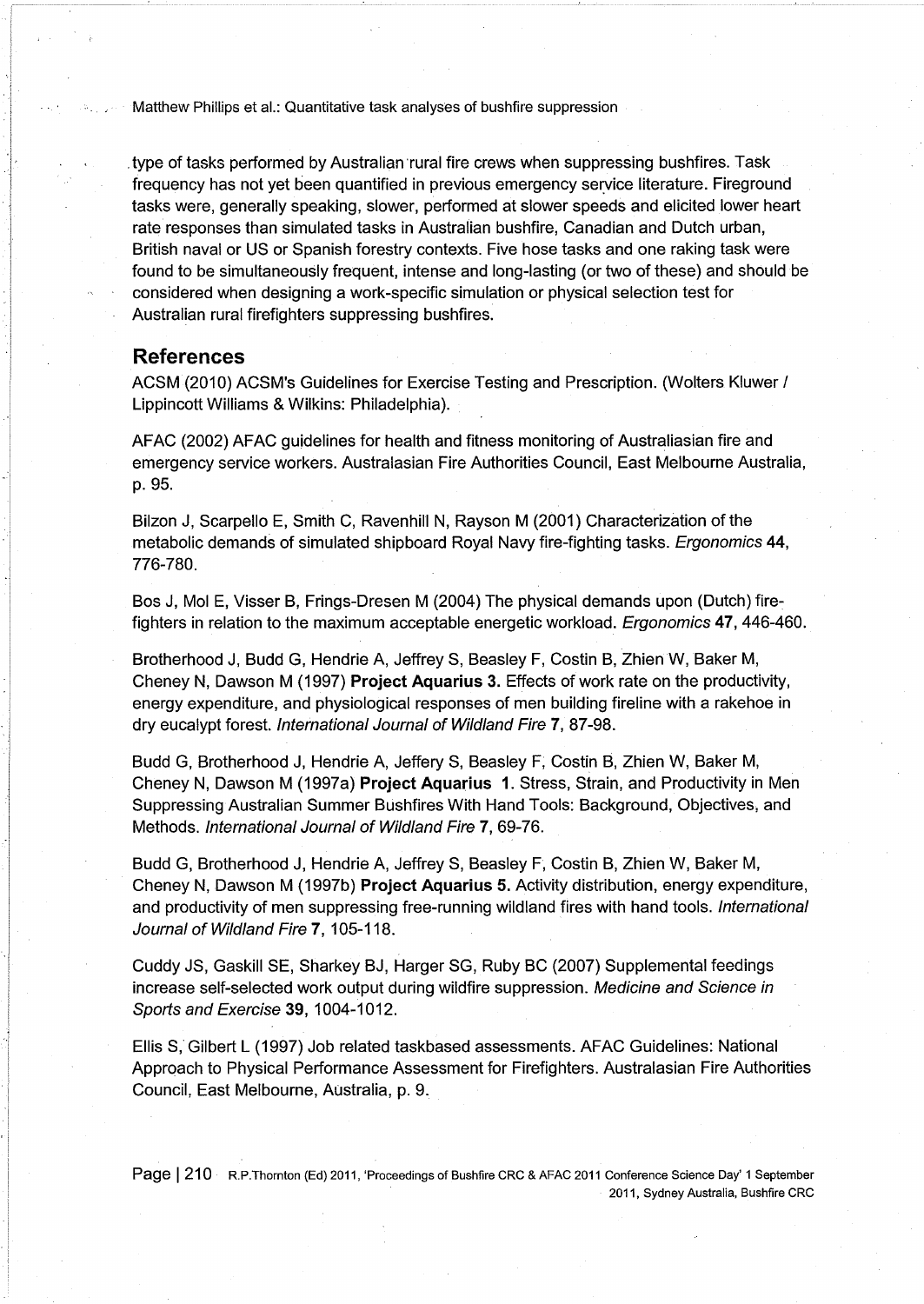Gellish R, Gosliin B, Olson R, McDonald A, Russi G, Moudgil V (2007) Longitudinal Modeling of the Relationship between Age and Maximal Heart Rate. Medicine and Science in Sports and Exercise 39, 822-829

Gledhill N, Jamnik VK (1992a) Characterization of the physical demands of firefighting. Canadian Journal of Sports Sciences 17, 207-213.

Gledhill N, Jamnik VK (1992b) Development and validation of a fitness screening protocol for firefighter applicants. Canadian Journal of Sports Sciences 17, 199-206.

Gregory D, Narula S, Howarth S, Russell C, Callaghan J (2008) The effect of fatigue on trunk muscle activation patterns and spine postures during simulated firefighting tasks. Ergonomics 51, 1032 - 1041

Heil DP (2002) Estimating energy expenditure in wildland fire fighters using a physical activity monitor. Applied Ergonomics 33, 405-413.

Lindell MK, Clause CS, Brandt CJ, Landis RL (1998) Relationship between organisational context and job analysis task ratings. Journal of Applied Psychology 83, 769-776.

Lord C, Netto K, Petersen A, Nichols D, Drain J, Phillips M, Aisbett B (In press) Validating 'fit for duty' tests for Australian volunteer fire fighters suppressing bushfires. Applied Ergonomics.

Margeson FP, Campion MA (1997) Social and cognitive sources of potential inaccuracy in job analysis. Journal of Applied Psychology 82, 627-655.

Phillips M, Payne W, Lord C, Netto K, Nichols D, Aisbett B (in press) Identification of physically demanding tasks performed during bushfire suppression by Australian rural firefighters. Applied Ergonomics.

Phillips M, Raines J, McConell G, Nichols D, Aisbett B (2008) The Aerobic Energy Demands Of Simulated Tanker- Based Wildfire Fighting Tasks. Medicine and Science in Sports and Exercise 40, S354.

Raines J, Snow R, Petersen A, Harvey J, Nichols D, Aisbett B (in press) Pre-shift fluid intake: Effect on physiology, work and drinking during emergency wildfire fighting. Applied Ergonomics.

Rodríguez-Marroyo J, López-Satue J, Pernía R, Carballo B, García-López J, Foster C, Villa J (2011) Physiological work demands of Spanish wildland firefighters during wildfire suppression. International Archives of Occupational and Environmental Health, 1-8.

Ruby B, Schoeller D, Sharkey B, Burks C, Tysk S (2003) Water Turnover and Changes in Body Composition during Arduous Wildfire Suppression. Medicine and Science in Sports and Exercise 35, 1760-1765.

Ruby B, Schriver T, Zderic T, Sharkey B, Burks C, Tysk S (2002) Total energy expenditure during arduous wildfire suppression. Medicine and Science in Sports and Exercise 34, 1048- 1054.

Page | 211 R.P.Thornton (Ed) 2011, 'Proceedings of Bushfire CRC & AFAC 2011 Conference Science Day' 1 September 2011, Sydney Australia, Bushfire CRC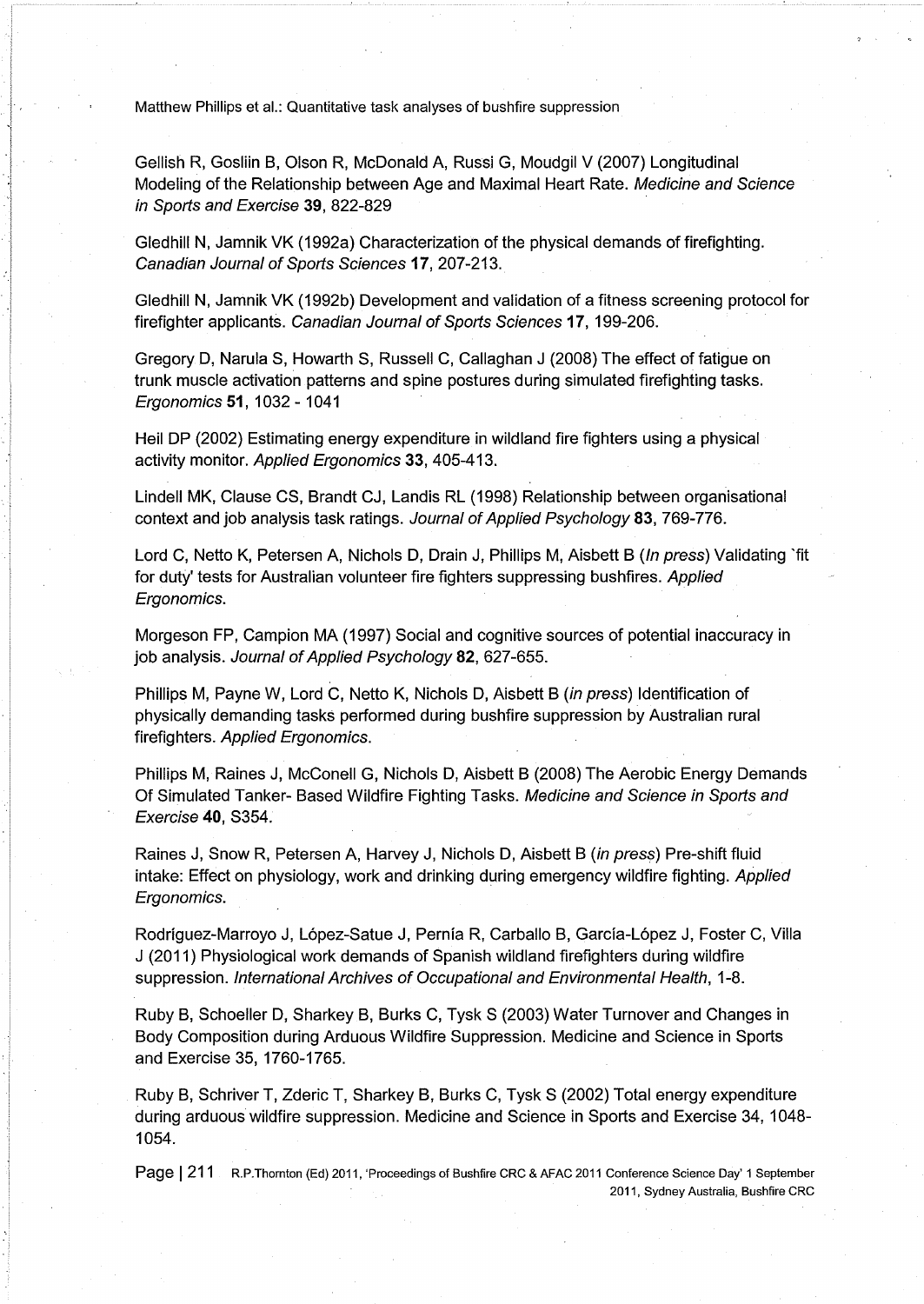Sharkey 8 (1999) Development and validation of a job-related work. capacity test for wildland firefighters. International Association of Wildland Fire, Sydney, Australia.

Taylor NA, Groeller H (2003) Work-based physiological assessment of physically-demanding trades: a methodological overview. Journal of Physiological Anthropology and Applied Human Science 22, 73-81.

Wyss T, Mäder U (2010) Recognition of military-specific physical activities with body-fixed sensors. Military Medicine 175, 858-864.